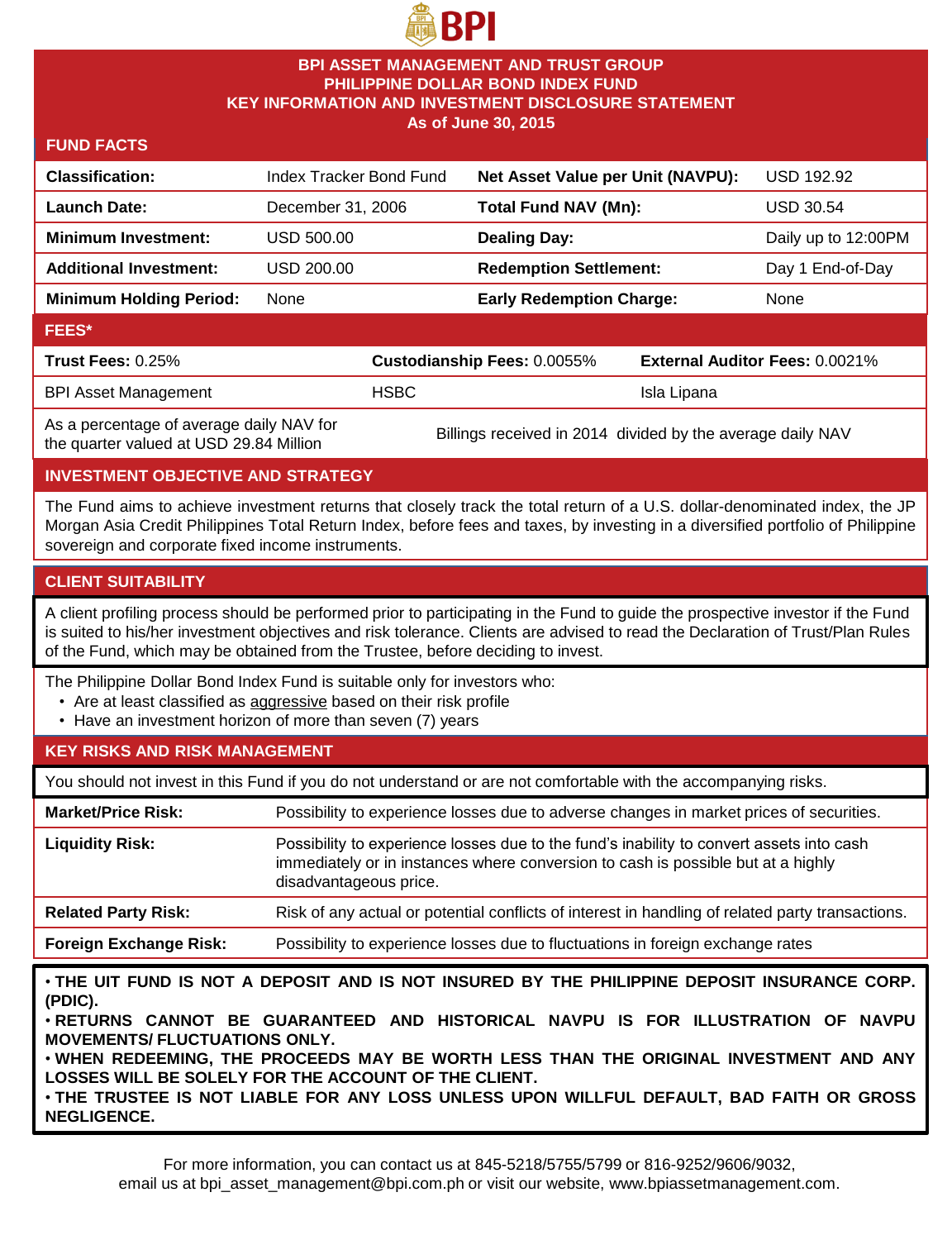## **FUND PERFORMANCE AND STATISTICS AS OF JUNE 30, 2015**

(Purely for reference purposes and is not a guarantee of future results)

**NAVPU GRAPH**



**Fund 6.46 7.48 5.01 7.11 7.74 8.04 Benchmark** 7.09 7.68 5.46 7.51 8.26 8.45

**Fund 2.06 10.75 -5.23 15.09 9.91 13.40 Benchmark** 2.31 11.47 -5.10 15.79 10.44 13.78

**CALENDAR YEAR PERFORMANCE (%) <sup>1</sup>**

**1YR 2YRS 3YRS 4YRS 5YRS S.I.**

**YTD 2014 2013 2012 2011 2010**

| <b>NAVPU over the past 12 months</b>      |          |
|-------------------------------------------|----------|
| Highest                                   | 197.21   |
| Lowest                                    | 180.99   |
| <b>STATISTICS</b>                         |          |
| <b>Weighted Ave Duration (Yrs)</b>        | 7.03     |
| Volatility, Past 5 Years (%) <sup>2</sup> | 4.86     |
| Port. Weighted Yield to Maturity (%)      | 3.43     |
| <b>Current Number of Holdings</b>         | 51       |
| Tracking Error (3-Yr) <sup>4</sup>        | 1.05     |
| Average Credit Rating (Moody's/S&P)       | Baa2/BBB |

<sup>1</sup>Returns are net of fees.

<sup>2</sup>Since Inception as an Investment Management Arrangement (IMA) on April 26, 2005

<sup>3</sup>Measures the degree to which the Fund fluctuates vis-à-vis its average return over a period of time.

<sup>4</sup>Measure of deviation between the Fund's return and benchmark returns. A lower number means the Fund's return is closely aligned with the benchmark.

\*Declaration of Trust is available upon request through branch of account.

| <b>PORTFOLIO COMPOSITION</b> |               |  |  |  |  |
|------------------------------|---------------|--|--|--|--|
| <b>Allocation</b>            | % of Fund     |  |  |  |  |
| Government                   | 65.75         |  |  |  |  |
| Corporates                   | 29.19         |  |  |  |  |
| Cash and Other Receivables   | 5.06          |  |  |  |  |
| <b>Maturity Profile</b>      |               |  |  |  |  |
| Cash and Less than 1 Year    | 5.06          |  |  |  |  |
| Between 1 and 3 Years        | 9.17          |  |  |  |  |
| Between 3 and 5 Years        | 19.68         |  |  |  |  |
| Between 5 and 7 Years        | $7.0^{\circ}$ |  |  |  |  |
| Between 7 and 10 Years       | 20.68         |  |  |  |  |
| More than 10 Years           |               |  |  |  |  |

| <b>TOP TEN HOLDINGS</b> |            |           |
|-------------------------|------------|-----------|
| <b>Name</b>             |            | % of Fund |
| <b>RoP Bonds</b>        | 10/23/2034 | 8.01      |
| <b>RoP Bonds</b>        | 2/2/2030   | 7.75      |
| <b>RoP Bonds</b>        | 1/14/2031  | 6.80      |
| <b>RoP Bonds</b>        | 3/16/2025  | 5.65      |
| <b>RoP Bonds</b>        | 1/20/2040  | 4.96      |
| <b>RoP Bonds</b>        | 1/15/2021  | 4.69      |
| <b>RoP Bonds</b>        | 1/21/2024  | 4.45      |
| <b>RoP Bonds</b>        | 6/17/2019  | 4.41      |
| <b>RoP Bonds</b>        | 1/13/2037  | 3.92      |
| <b>RoP Bonds</b>        | 1/15/2032  | 3.88      |

# **RELATED PARTY TRANSACTIONS\***

The Fund has investments and trade transactions with Bank of the Philippine Islands, its subsidiaries and related parties:

Bank of the Philippine Islands – USD850,000 First Gen Corporation – USD211,036 International Container Services, Inc. – USD711,896 Petron Corporation – USD527,500 Philippine Long Distance Telephone Company – USD131,624

Investments in the said outlets were approved by the Trust Committee. Likewise, all related party transactions are conducted on an arm's length and best execution basis and within established limits.